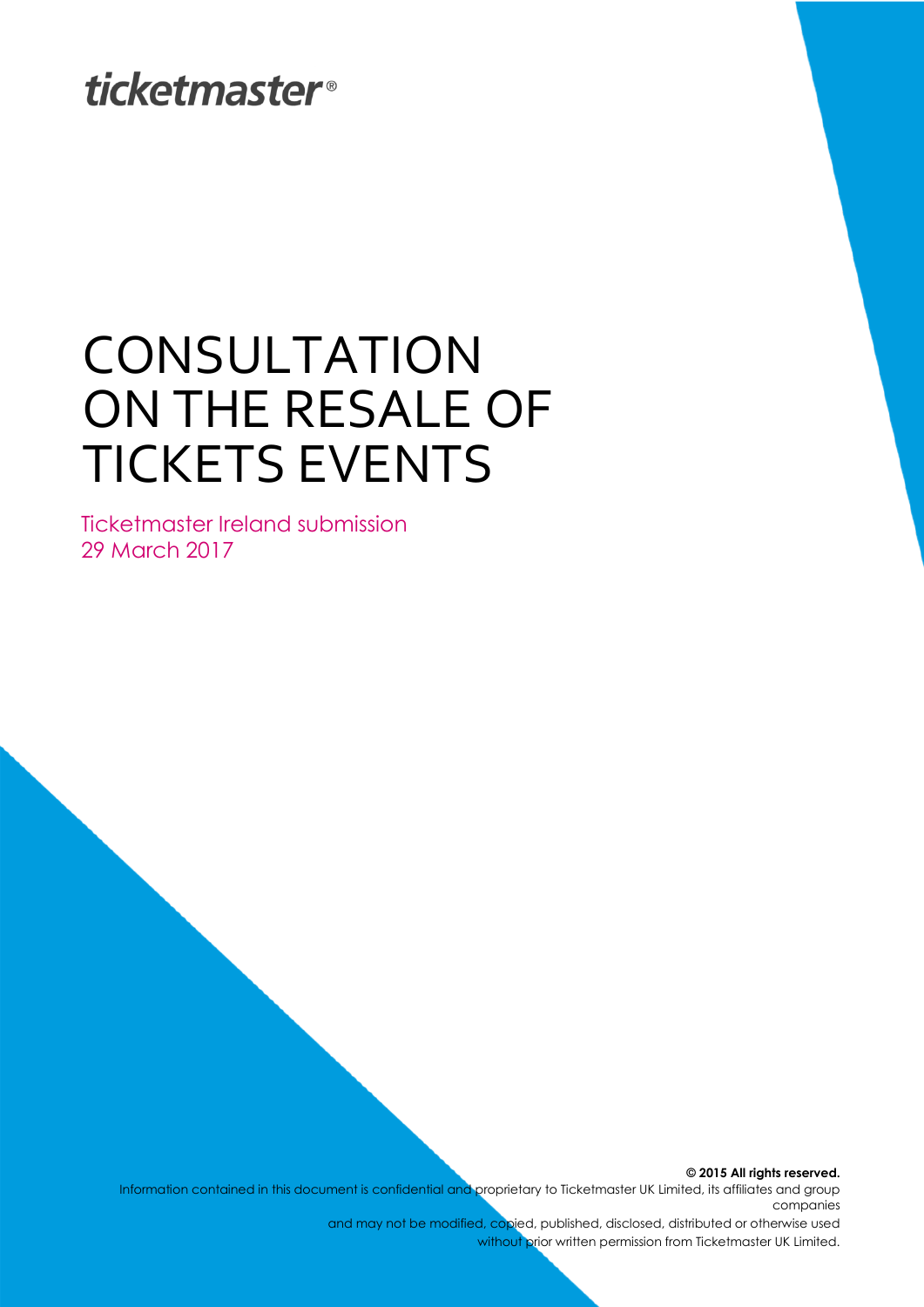### **CONTENTS**

| 1              |      |  |
|----------------|------|--|
| $\overline{2}$ |      |  |
| 3              |      |  |
|                | 3.1  |  |
|                | 3.2  |  |
|                | 3.3  |  |
|                | 3.4  |  |
|                | 3.5  |  |
|                | 3.6  |  |
|                | 3.7  |  |
|                | 3.8  |  |
|                | 3.9  |  |
|                | 3.10 |  |
|                | 3.11 |  |
|                | 3.12 |  |
|                | 3.13 |  |
|                | 3.14 |  |
|                | 3.15 |  |
|                | 3.16 |  |
| $\overline{4}$ |      |  |
|                | 4.1  |  |

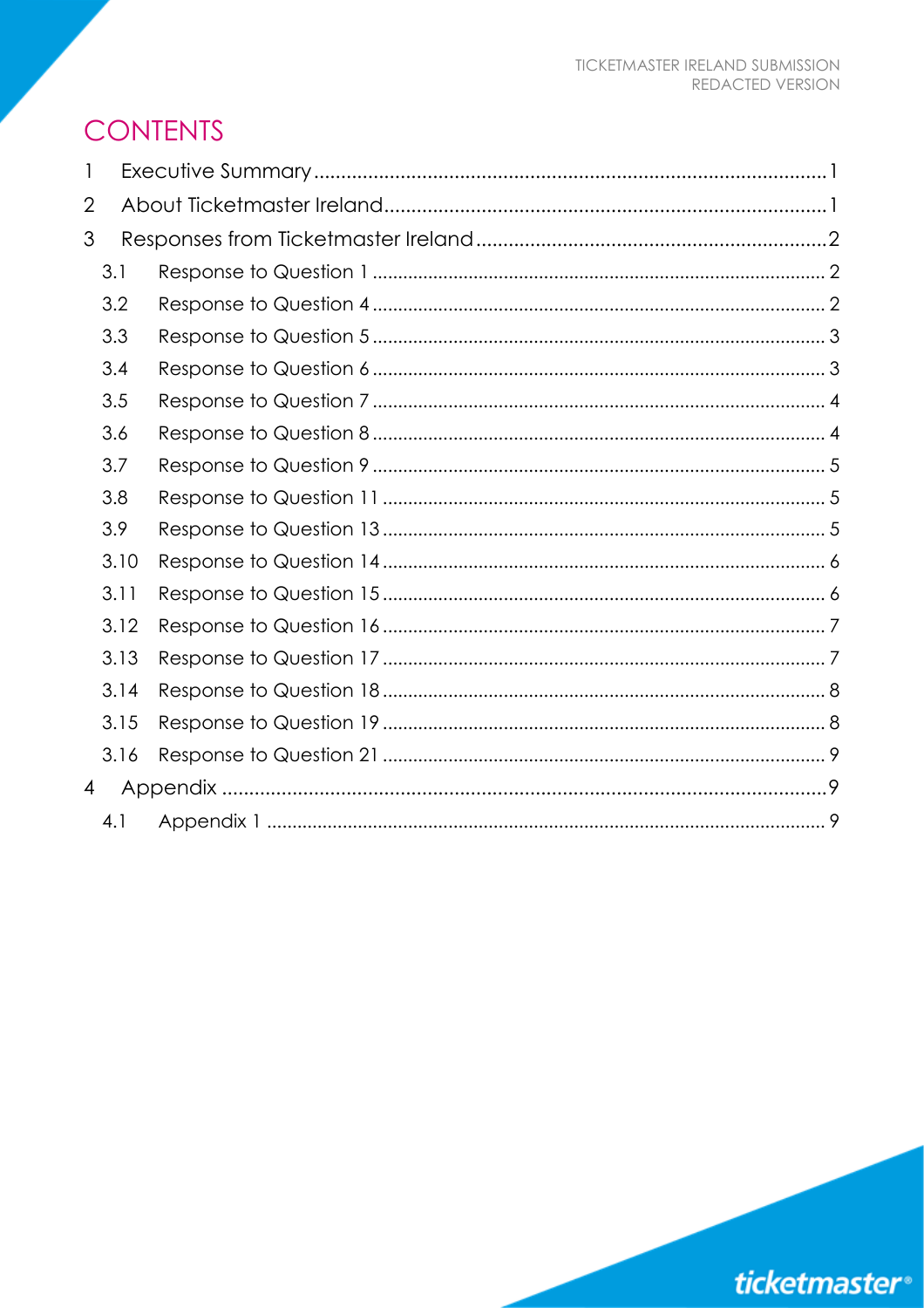*Please note that all confidential elements of this submission have been redacted.* 

#### **1 Executive Summary**

Ticketmaster Ireland has a long pedigree in the Irish live entertainment market. Working with clients at every level, the business has unrivalled experience of selling tickets to fans when they first go on sale.

Having been at the forefront of combating fraud in the market, Ticketmaster has seen how fans can be affected by illegitimate primary ticket sites, ticket resale sites and tickets sold on other websites, and conversely protected by resale platforms that offer a guarantee and dedicated customer service.

It is due to this work that we believe that legislation of the resale market is ineffective, and would simply push the market underground or offshore; leaving customers exposed to fraudulent websites that are outside the reach of local consumer protection agencies.

The media frenzy around ticket resale has only served to confuse the public and sensationalise the issue. Our data shows that less than 1% of the tickets that Ticketmaster Ireland sells on behalf of its clients are subsequently resold – a vastly different story to what is told in the Irish press.

It is our belief that the answer lies in technology and where artists want to limit or mitigate resale, we provide comprehensive tools to achieve that.

#### **2 About Ticketmaster Ireland**

Ticketmaster is the global market leader in the live event ticketing industry. The business was founded in Arizona in 1976 by three college students. In 1981, the first European division was established in London and in 1995 Ticketmaster launched Ticketmaster.com, now one of the most successful ecommerce sites in the world.

In 1997, Ticketshop, the Irish ticketing company became a wholly owned subsidiary of Ticketmaster, forming what is now Ticketmaster Ireland. In 2010, Ticketmaster merged with Live Nation to form Live Nation Entertainment.

Today Ticketmaster Ireland provides the ticketing for some of the most prestigious clients in the country from sports bodies like the IRFU and the Irish Football Association, clubs including Leinster Rugby, music clients including Festival Republic and Aiken Promotions as well as venues such as the world famous 3Arena, INEC and Aviva Stadium.

1 Executive Summary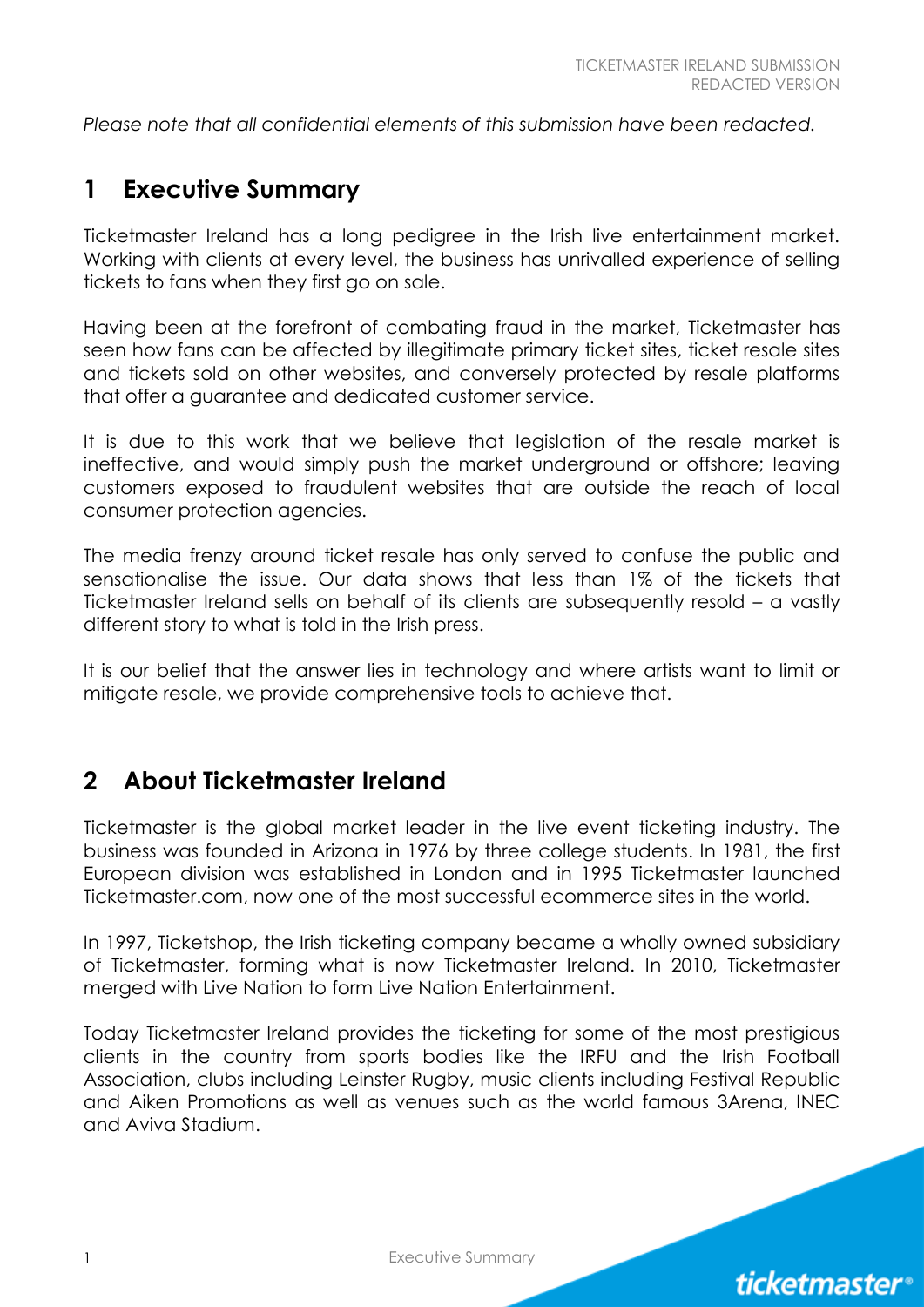#### **3 Responses from Ticketmaster Ireland**

#### **3.1 Response to Question 1**

#### **3.2 Response to Question 4**

The production and sale of fake or non-existent tickets to defraud the general public has been a material problem within the Irish live entertainment industry; in response to which in 2015 Ticketmaster established its own dedicated Fraud Investigation Unit (FIU) in Ireland.

The catalyst for the creation of the FIU was the level of fraud witnessed at Ed Sheeran's two concerts at Croke Park in the July 2015. Over 100 fans had to be turned away at each show, with all the affected fans having purchased what they believed to be genuine tickets from either online listings sites that provided no guarantee (including Donedeal, Adverts.ie, Gumtree, eBay and social media platforms), or in person. Thanks to the work of the FIU, one individual was identified as having created the fake tickets and was successfully prosecuted.

Ticketmaster's FIU has quickly built up strong working relationships with law enforcement agencies across Ireland including the Gardai, PSNI and the Garda National Economic Crime Bureau's fraud squad as well as strong links with similar specialist fraud investigators. The FIU's work has led to many examples of successful prosecutions and it has had significant involvement in  $cases<sup>1</sup>$  across the country from Dublin to Limerick, Donegal to Cork.

Despite the extensive work carried out by this dedicated Unit, it is difficult to put accurate figures against the level of ticket fraud experienced in Ireland on the primary market. Ticketmaster sees the most instances of fake tickets at high demand events, as would be expected.

The numbers we record at events are distorted as we are aware that many people who purchase fake tickets realise ahead of time, meaning they do not attend the event and are not counted.

To combat this, Ticketmaster has built up close contact with the Garda Press Office to help educate fans on why they should report these crimes – and how to avoid being caught out in the first place<sup>2</sup>.

We are confident that the number of consumers affected by such instances of fraud is a tiny percentage of the total number of tickets sold for live events. To ensure this remains the case, Ticketmaster continues to invest in measures and new technologies to ensure that instances of fraud are insignificant.

<sup>&</sup>lt;sup>1</sup> See Appendix 1

<sup>2</sup> <http://www.consumerhelp.ie/online-ticketing-scams>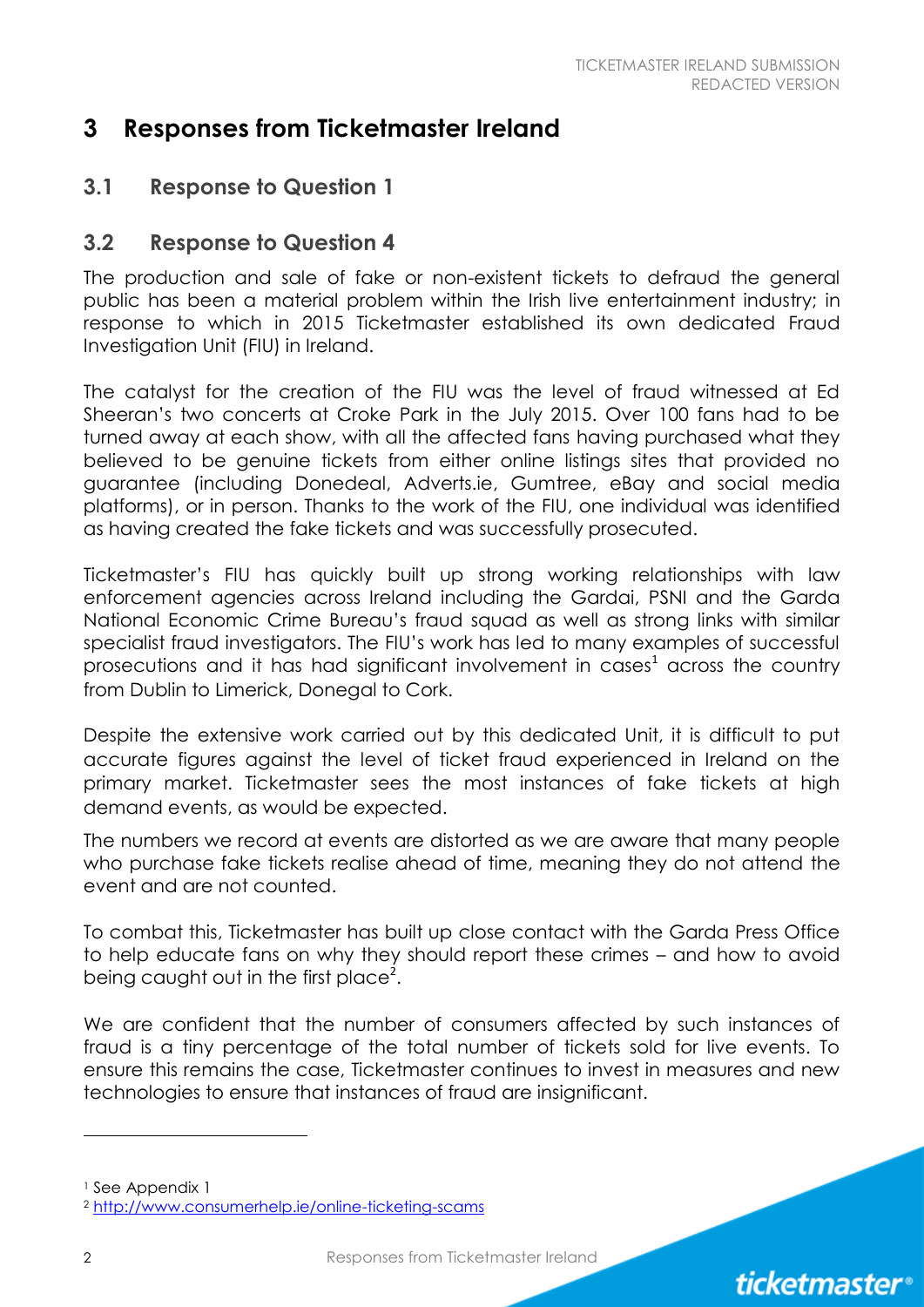**ticketmaster**<sup>®</sup>

#### **3.3 Response to Question 5**

The proportion of tickets allocated for pre-sales varies widely from event to event. The figure can range from zero to almost the entire house depending on several factors including the genre, location and ticketing strategy. The ultimate decision is made by the event organiser.

For sports events, the number of long-term ticket holders is a significant element in determining how many tickets might be available for a general public on sale. These long-term patrons form a key part of the income stream in sports ticketing and will always have first access to tickets.

When it comes to music, most artists operate fan club schemes which typically give priority access for tickets to long-term supporters. Attracting people to an artist's fan club is hugely important as it provides a vehicle for artists to interact directly with fans, ensuring career longevity. The size of a fan club can vary widely depending on an artist's popularity and how long they have been performing.

Venues themselves will also often have key sponsors and naming rights deals with access to tickets included in the arrangements. This can mean giving the sponsor the option to offer ticket pre-sales to their customers. This is a critical revenue source for clubs, theatres, arenas and stadia across the world, all of which have significant infrastructure costs associated with the building and maintenance of their facilities.

It should be noted that in our experience, the vast majority of the recipients of the tickets sold though fan clubs and sponsor pre-sales are to members of the general public.

#### **3.4 Response to Question 6**

Ticketmaster Ireland has never placed tickets directly onto the resale market and we have seen no evidence to support the view that any of our clients are placing tickets directly onto the resale market.

It is important to put resale into perspective. Our data shows that less than 1% of the tickets that Ticketmaster sells in Ireland on behalf of its clients are subsequently resold. This is a vastly different story to the one that is told in the media.

The reality is live entertainment events are now more popular than ever before and technology means that that access to tickets has never been easier. Disappointment is inevitable, when the demand for tickets greatly outstrips supply, and that disappointment is now amplified more than ever before through social media.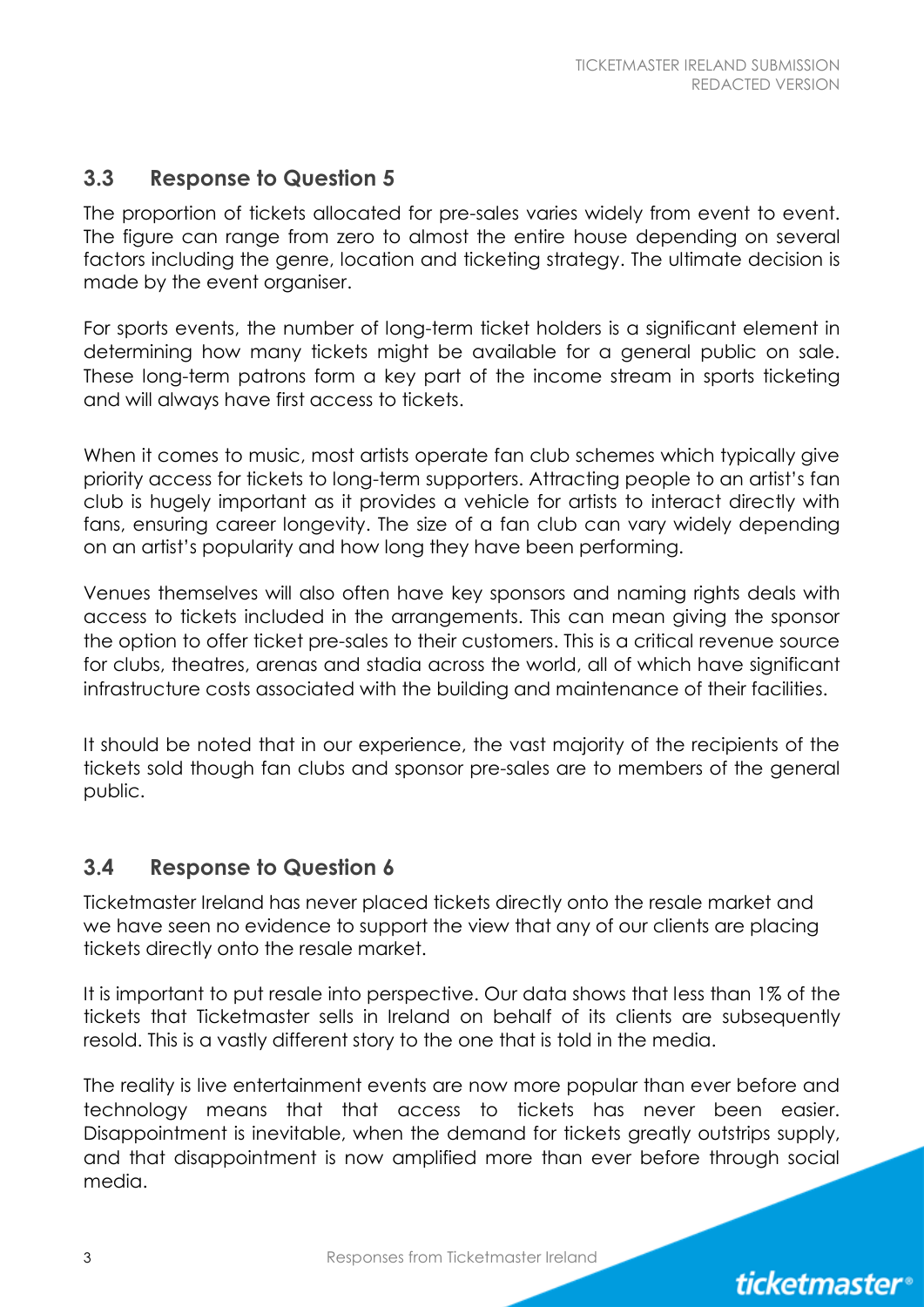#### **3.5 Response to Question 7**

There are a small number of secondary ticket resellers who operate as businesses active in Ireland, such as premiertickets.ie and needaticket.ie. Ticketmaster has no in-depth knowledge of their business levels beyond what can be ascertained from their websites. Our belief from reviewing their sites is that they only resell tickets for high demand events.

No resellers receive any special treatment from Ticketmaster and anyone purchasing tickets from our site is subject to the same Terms & Conditions, including, for example, cancellation of tickets in breach of ticket limits.

#### **3.6 Response to Question 8**

Bots are automatic web robots that unfairly access systems to sweep up tickets. Ticketmaster is at the forefront of the fight against bots and we invest millions to tackle and block them.

Our Abuse Prevention team, who is based in the United States, monitors bot usage across the world and uses a combination of technology, software, data science and human moderation to ensure that they are unsuccessful in their attempt to unfairly purchase tickets. The statistics that they record are done so globally, rather than by individual country. In 2016, Ticketmaster blocked nearly six billion attempts by bots to unfairly access our sites, which was an increase year on year of 10%.

However, bots cannot be solved through technology alone, and Ticketmaster can't win this challenge on its own. We believe that stronger, up-to-date criminal penalties will help to prevent those who want to deny real fans the opportunity to get tickets. To this end, Ticketmaster has worked closely with the US Government on the BOTS Act<sup>3</sup>, a federal law, which was introduced at the beginning of this year. We have also been lobbying for anti-bot legislation in the UK since January 2014, with the Department of Culture Media and Sport recently announcing that it will be introducing an amendment to the Digital Economy Bill to outlaw the misuse of bots.

Legislation to outlaw the misuse of bots enables companies like Ticketmaster, who already employ significant technology and resources in the fight against bots, to take stronger action against individuals who are purchasing and utilising malicious software to access our sites. This legislation can be successfully employed as it requires no action on the part of the consumer, unlike anti-resale legislation which requires consumers to actively choose to avoid offshore or underground resale platforms.

4 Responses from Ticketmaster Ireland

<sup>3</sup> http://insider.ticketmaster.com/better-online-ticket-sales-act-2016/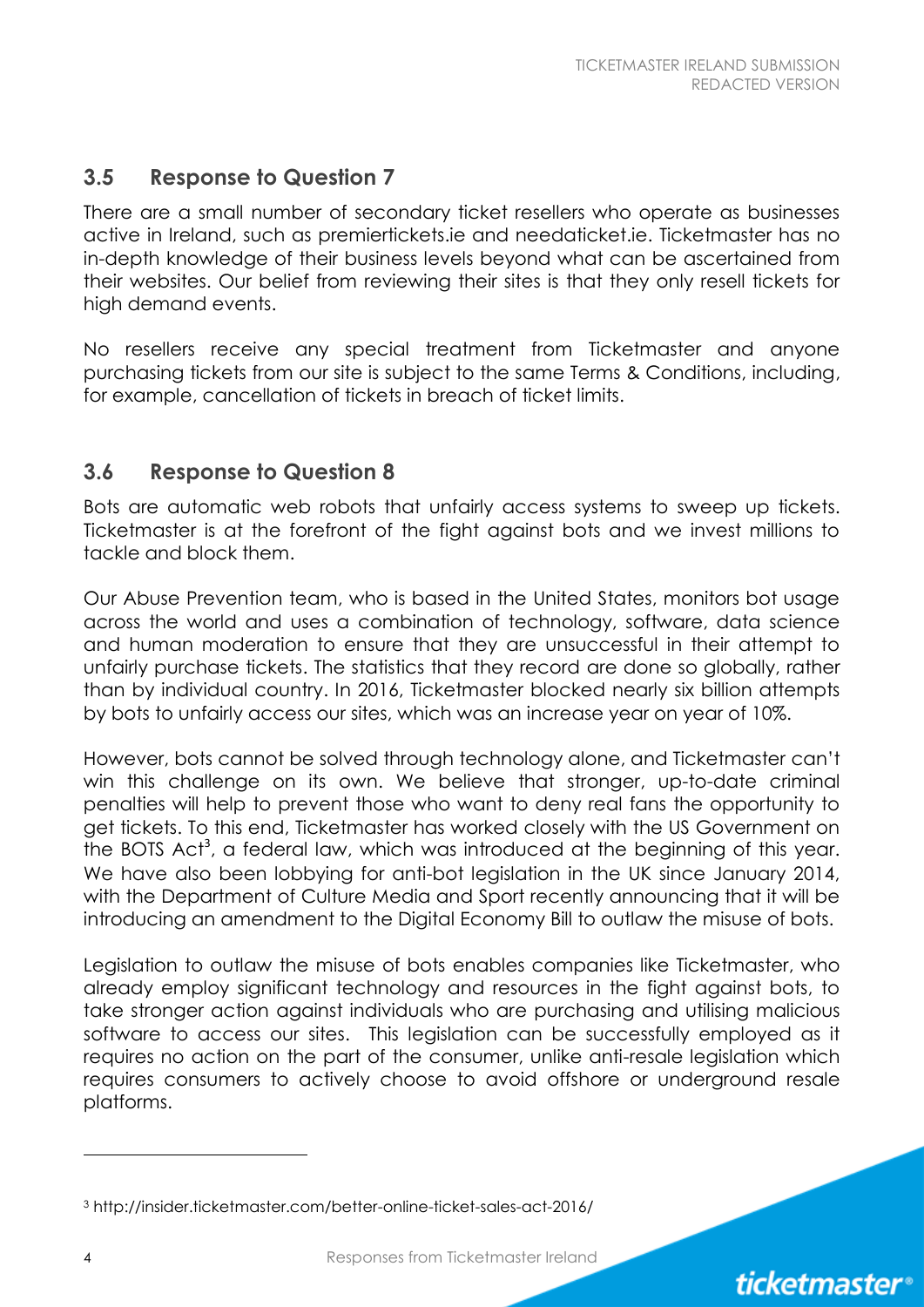#### **3.7 Response to Question 9**

Ticketmaster has experienced the following:

- Manual attempts at mass bookings both online through ticketmaster.ie and through our call centres.
- **Individuals who have been paid by third parties to queue at our Ticketmaster** outlets to purchase tickets.
- Attempts to get Ticketmaster agents and employees to provide tickets to third parties, a serious breach of the terms of agreements in place with our clients.

Ticketmaster has processes in place to ensure that none of these attempts should be successful. Of particular note are the ticket limits that are usually put in place for every event. In consultation with the event organiser, we are able to complete "over the limit" sweeps on all orders after an on-sale to see if duplicate or mass purchases have been made, whether by the same card, IP address or physical address. Any transactions above the limit will be cancelled.

#### **3.8 Response to Question 11**

There is strict enforcement of the ticket limits put in place by the event organisers. As stated above, we run "over the limit" sweeps when requested by the event organiser on all orders after an on-sale to see if duplicate or mass purchases have been made; whether by the same card, IP address or physical address. Any transactions above the limit will be cancelled. The level of cancellations is low at less than 1% of all tickets, which is testament to the work that Ticketmaster does to ensure that tickets go directly into the hands of fans at the very first point of sale.

Due to the stringent processes Ticketmaster has in place, and the cancellations that take place ahead of time, there is no significant level of denial of access at events.

#### **3.9 Response to Question 13**

Prior to Seatwave entering the Irish market, when an event or ticket type sold out on Ticketmaster fans were shown no further options. Analysis of traffic leaving the Ticketmaster site at this point showed that the fan would immediately begin searching for tickets elsewhere.

To combat this poor customer experience, and to satisfy fans' needs, Ticketmaster's current policy is to direct fans to its sister site only when there are no primary tickets available that match the fan's requirements, and relevant inventory is available on Seatwave. This has been the case since July 2015.

When fans are given the option to visit Seatwave there is clear, prominent messaging to explain why this option has been surfaced and that they will be redirected to Seatwave if they decide to take it.

5 Responses from Ticketmaster Ireland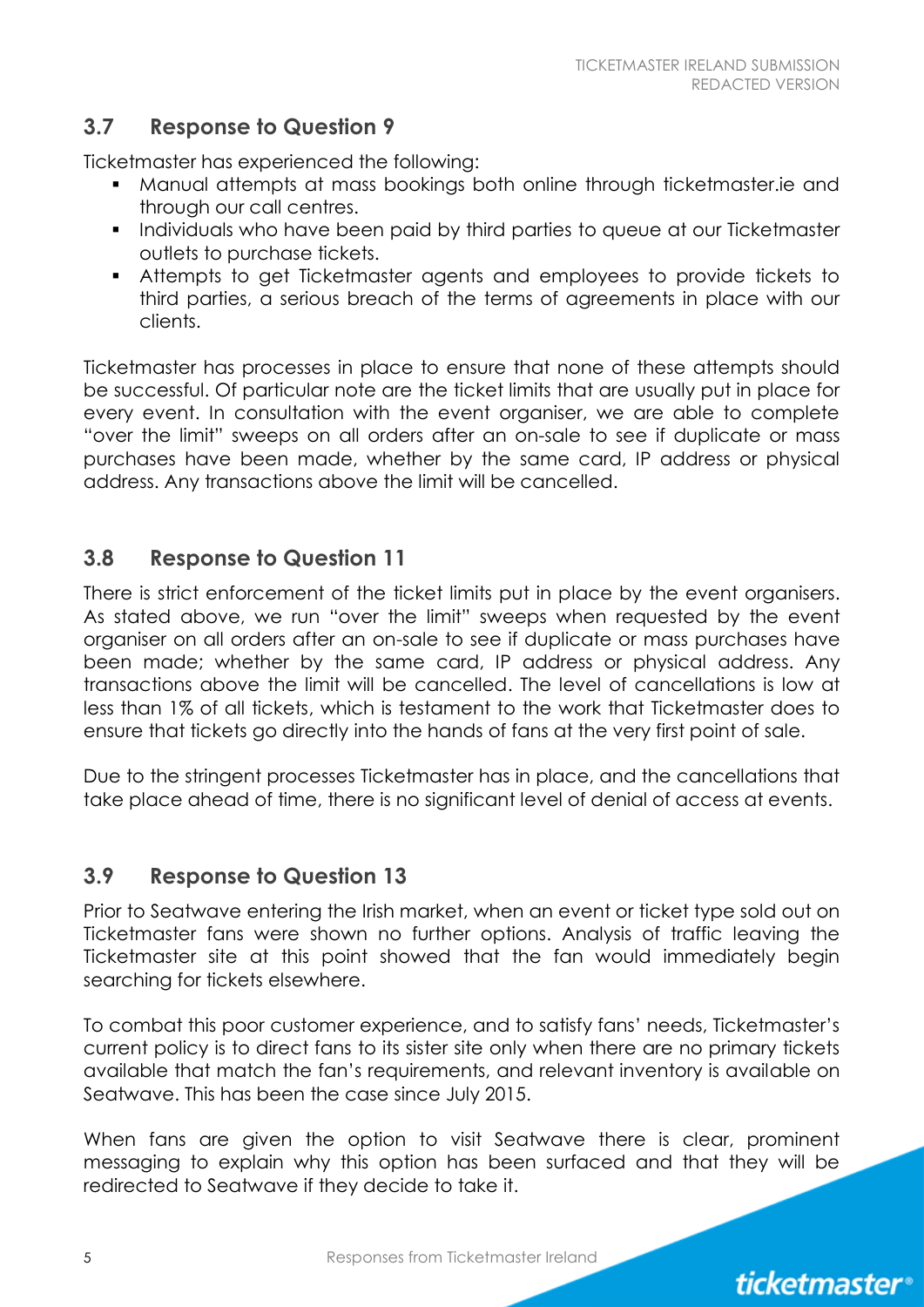*ticketmaster*<sup>®</sup>

#### **3.10 Response to Question 14**

Platinum is Ticketmaster's dynamic pricing tool. Platinum tickets are primary tickets sold at market value, which means the price is variable based upon levels of demand. They usually account for a low, single digit percentage of the total tickets available to fans and as they are priced according to demand will usually be available right up to the event date. Platinum is always implemented in collaboration with event organisers or artists as part of an overall ticketing strategy.

Platinum was first developed by Ticketmaster in 2007 and has since been used by hundreds of artists and sporting organisations. Platinum captures value from the secondary market and delivers it back to artists and the industry. The product is often deliberately used in order to lower the total inventory and price found on resale platforms, as Platinum tickets give fans the option to purchase primary tickets when all other tickets have sold out.

#### **3.11 Response to Question 15**

The live entertainment industry is unique in that often tickets are sold at well below their true market value. Platinum is one of the first steps Ticketmaster employs to confront this pricing gap that drives the secondary market: the product was developed to help price tickets closer to their actual market value and take resellers out of the equation.

Currently, a single digit percentage of the house is usually allocated to be dynamically priced. However, we are seeing its use increase as artists and event organisers work to price their tickets closer to their true value.

Platinum is used by artists as part of an overall ticketing strategy and there are increasing examples of innovative uses of the product. Ricky Gervais, for example, decided to use Platinum ticketing across his global 'Humanity' tour to limit the activity on the resale market, with the additional revenue generated being donated to two designated charities<sup>4</sup>.

Ticketmaster is constantly developing new tools and technologies to allow event organisers better control of their pricing model. The airline industry adopted this model some time ago with great success offering increased choice to consumers and the live entertainment industry is following suit.

4

[http://www.chortle.co.uk/news/2017/02/22/26924/ricky\\_gervais%3A\\_my\\_platinum\\_tickets\\_will\\_hit\\_the](http://www.chortle.co.uk/news/2017/02/22/26924/ricky_gervais%3A_my_platinum_tickets_will_hit_the_touts) [\\_touts](http://www.chortle.co.uk/news/2017/02/22/26924/ricky_gervais%3A_my_platinum_tickets_will_hit_the_touts)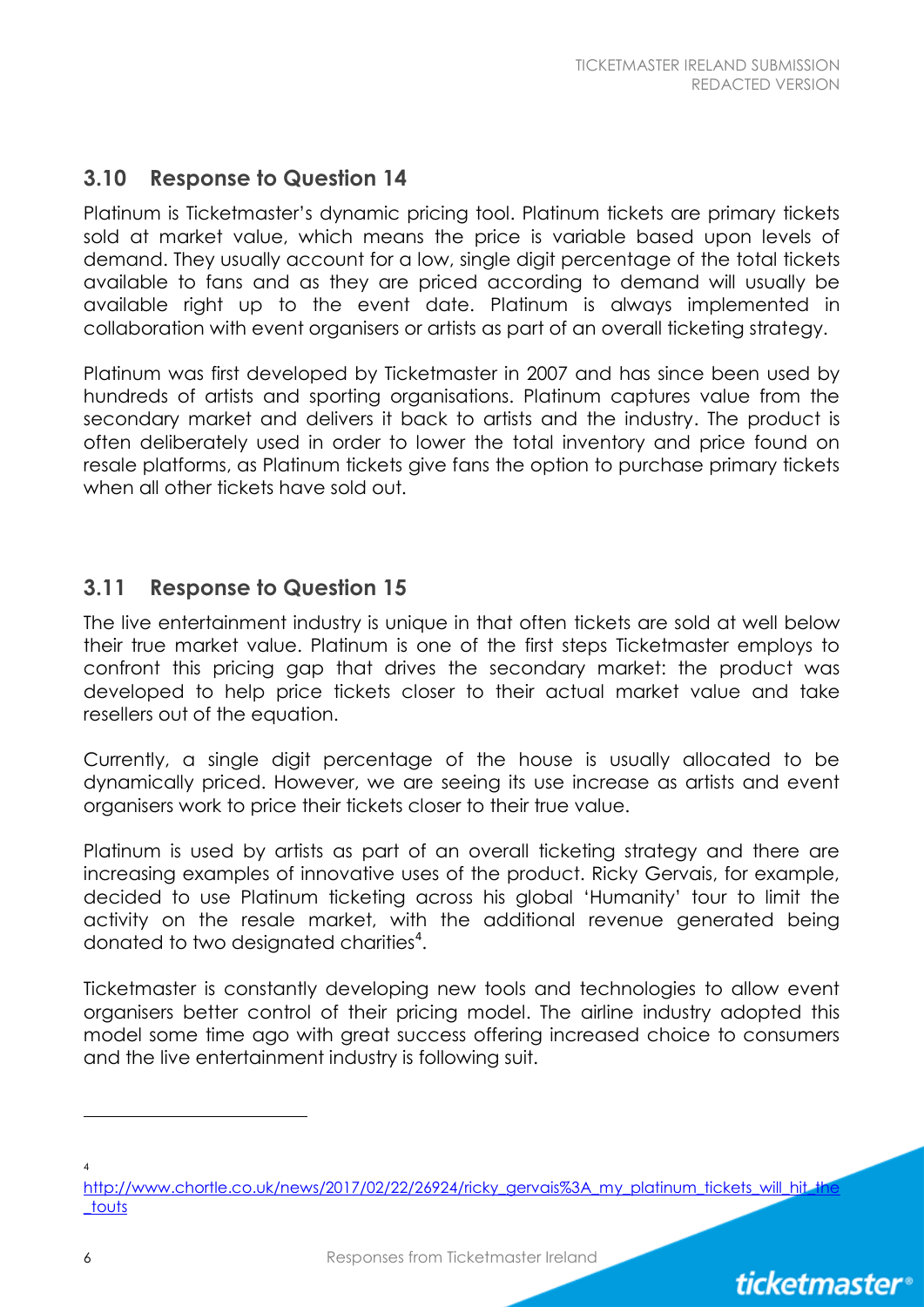#### **3.12 Response to Question 16**

There are many options available to our clients, the event organisers, to minimise or eliminate resale. These options are referred to within this document and include Paperless ticketing, names on tickets with strict ID checks upon entry at the venue and ticket limits. We have recently launched Verified Fan, which is another product that we will be encouraging event organisers to use, further details on this can be found in Answer 17.

However, it must be noted that deploying these controls restricts consumer choice and makes the buying process significantly more complicated. When these options are used, the purchase of a ticket for a gift can be restricted, the transfer of a ticket to a friend when the purchaser cannot attend may not be possible.

For event organisers, placing too many restrictions around the purchase of tickets can also impact sales. Event organisers must strike a careful balance not to increase the financial risk they are taking in putting on live events. Not all events are successful and our clients take a significant risk when putting on a show or organising an event that may not sell.

#### **3.13 Response to Question 17**

Ticketmaster leads the industry in the fight against bots. As stated above, we have an Abuse Prevention team based in the US who is dedicated to fighting attempts by bots to access our sites and unfairly sweep up tickets. Ticketmaster is the safest place to purchase tickets due to our industry-leading technologies including IP Blocking, behavioural identification, "over the limit" sweeps, Paperless ticketing and CAPTCHA. Ticketmaster continues to innovate in this area and we are are always looking ahead to how we can implement the latest technology to combat bots while providing the best possible customer experience.

In March 2017, Ticketmaster launched Ticketmaster Verified Fan - a major step forward in redefining how a fan gets a ticket for an event. This innovative product was built for the industry to help artists get tickets into the hands of real fans who intend to go to the event by putting them at the front of the queue.

Ticketmaster Verified Fan was built with both the consumer and artist in mind and works in the following way:

- 1. An artist announces a tour and fans are directed to a responsive registration page.
- 2. Then, fans register in a way that identifies they are a real person by using their email address, phone number, or Ticketmaster account - and selects the show(s) they are interested in purchasing tickets to.
- 3. After the registration period, Ticketmaster uses its proprietary data science technology and an automated and manual process to ensure only real fans participate in the purchase process.

7 Responses from Ticketmaster Ireland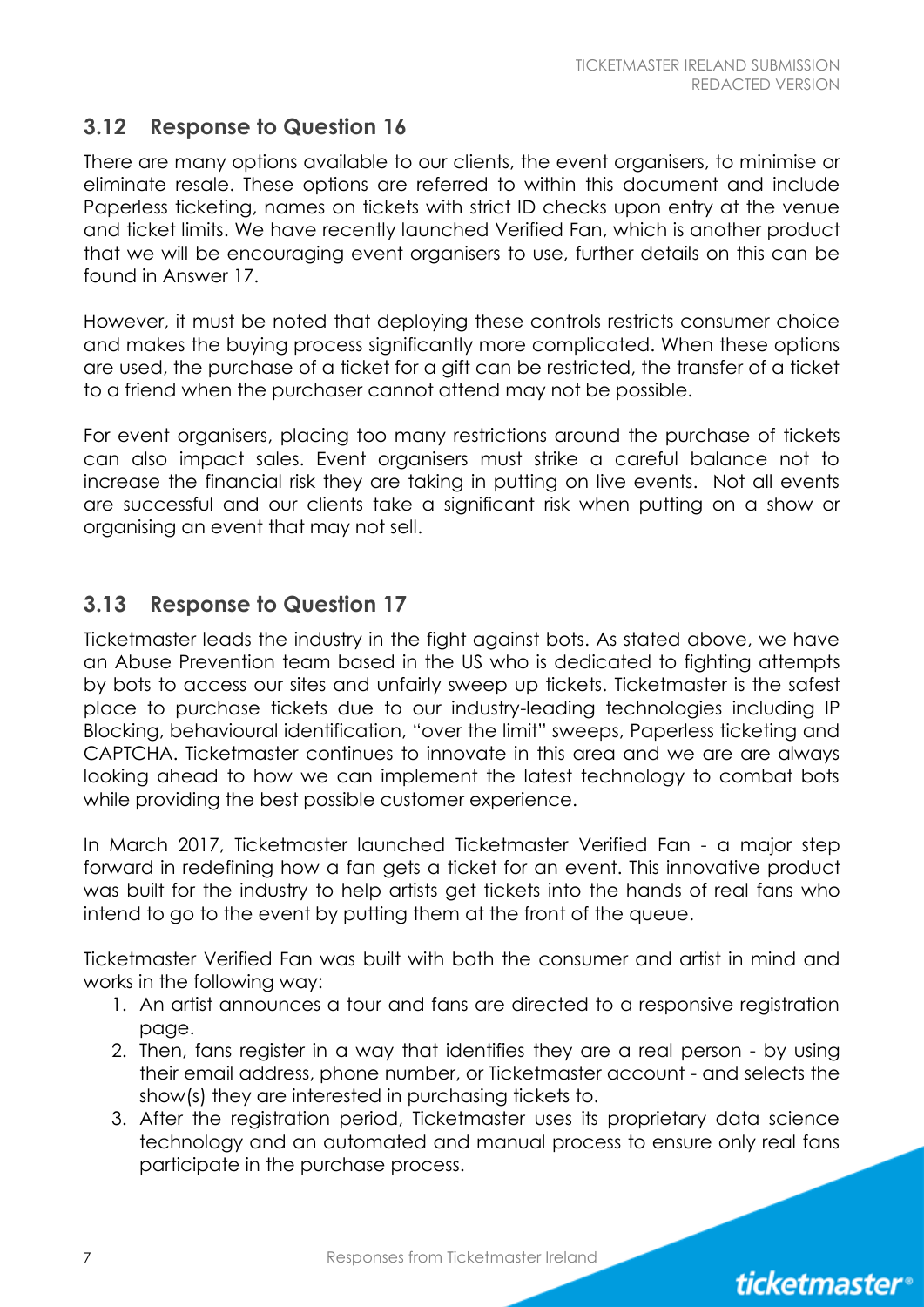4. Finally, each fan receives a unique code that provides them access to purchase tickets at the stated onsale time.

By leveraging Ticketmaster's technology platform and largest live event database in the world, this fundamentally changes the mechanisms of an onsale so that the speed of bots is no longer a factor in the rush to get tickets.

This does not guarantee that every fan will get a ticket, but it does level the playing field so a fan is up against another fan - instead of a bot - that wants that same ticket.

#### **3.14 Response to Question 18**

If artists want to completely restrict resale, they can do so using Ticketmaster's bespoke Paperless product. When Paperless is employed, the ticket is the fan's debit or credit card, which is used together with an ID check to enter the venue.

Paperless has been used to great effect in Ireland over the past five years. The first Paperless event was Robbie Williams at the 3Arena in September 2012. It has since been used by Michael McIntyre, Michael Buble, Muse, U2 while Iron Maiden have employed the product for their upcoming tour.

In the UK, Paperless has recently been used by Cameron Mackintosh to eliminate resale for the West End run of the musical Hamilton. Through Ticketmaster, hundreds of thousands of tickets were sold to fans through a presale and general sale with just 13 tickets listed on one offshore resale platform after on-sale.

However, there are drawbacks of the system as the ticket is tied to the individual fan. This means that tickets cannot be purchased as a gift unless the purchaser is also prepared to attend, for example. While tickets can be transferred in some circumstances, the process is strict to ensure the tickets cannot be resold. The decision to use Paperless rests with the event organiser.

#### **3.15 Response to Question 19**

Ticketmaster does not allow the return or refund of tickets except in exceptional circumstances, such as an event cancellation where a full refund including service charges is applied to the fan's debit card automatically.

Organising and promoting live events carries significant risk, with the finances fronted by the event organiser. Therefore, once a ticket has been purchased, the event organiser needs to know that the revenue is guaranteed and returns are not permitted.

The introduction of resale marketplaces has provided fans with a safe method to recoup their costs if they cannot attend an event.

8 **8** Responses from Ticketmaster Ireland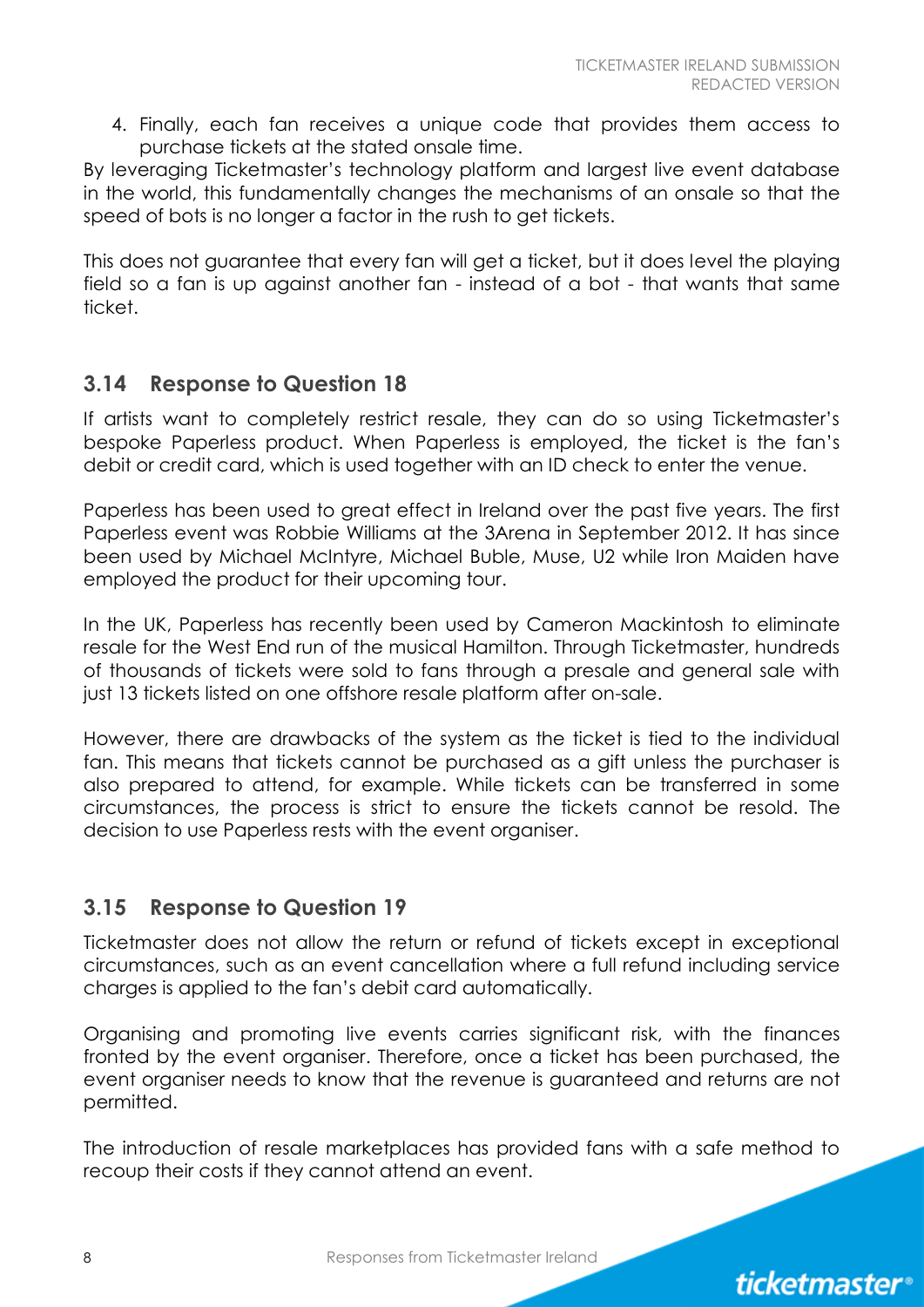#### **3.16 Response to Question 21**

Ticket resale is fundamentally about economics. For several reasons, the live entertainment industry often sells its product at considerably less than the true market value. Artists and teams may want to offer their fans a reasonable price for their product to drive long term loyalty and so price accordingly. Event organisers also often underestimate demand for their event and price conservatively to ensure sales. No one knows for certain how an event will do until it goes on sale. Once this price mismatch exists a market for resale will naturally appear.

Ticketmaster is not in favour of legislation to regulate resale as it will not achieve anything other than to push the market underground or offshore. Companies that already offer strong consumer protection in this space will be the first and only entities to conform to any legislative changes. We have witnessed examples in many other markets where legislation has pushed these reputable companies out of the market which has resulted in leaving fans worse off – with fraudulent sites popping up, or increased listings appearing on the sites where we see the proliferation of fake tickets.

Consumers' demand for tickets will not stop and fans will continue to look for tickets for sold out events wherever they can. Therefore, any legislation in Ireland will simply achieve the same effect as seen elsewhere; resale will not cease, it will go offshore and underground – out of reach of the consumer protection authorities. Fraudulent activity levels will revert to those prior to the introduction of transparent resale marketplaces.

An Garda Siochana cannot provide the resource necessary to police every single resale ticket transaction and, even if they could, Ticketmaster's experience in attempting to combat fraud has shown that the public will not report this activity anyway. Unenforceable legislation is of no value in dealing with resale and will achieve nothing more than exposing the consumer to at best a poor customer experience and at worst criminal organisations.

Legislation also serves to curb consumer choice. Resale only impacts a very small number of the events that are sold each year in Ireland and the clear majority of events are unaffected by resale. Why should a willing consumer not be allowed to purchase tickets at a price of their choosing, in some cases below face value, and indeed why should they not be allowed to sell their own tickets if they choose to do so?

#### **4 Appendix**

#### **4.1 Appendix 1**

Examples of successful prosecutions where Ticketmaster's Fraud Investigation Unit has had significant involvement in cases.